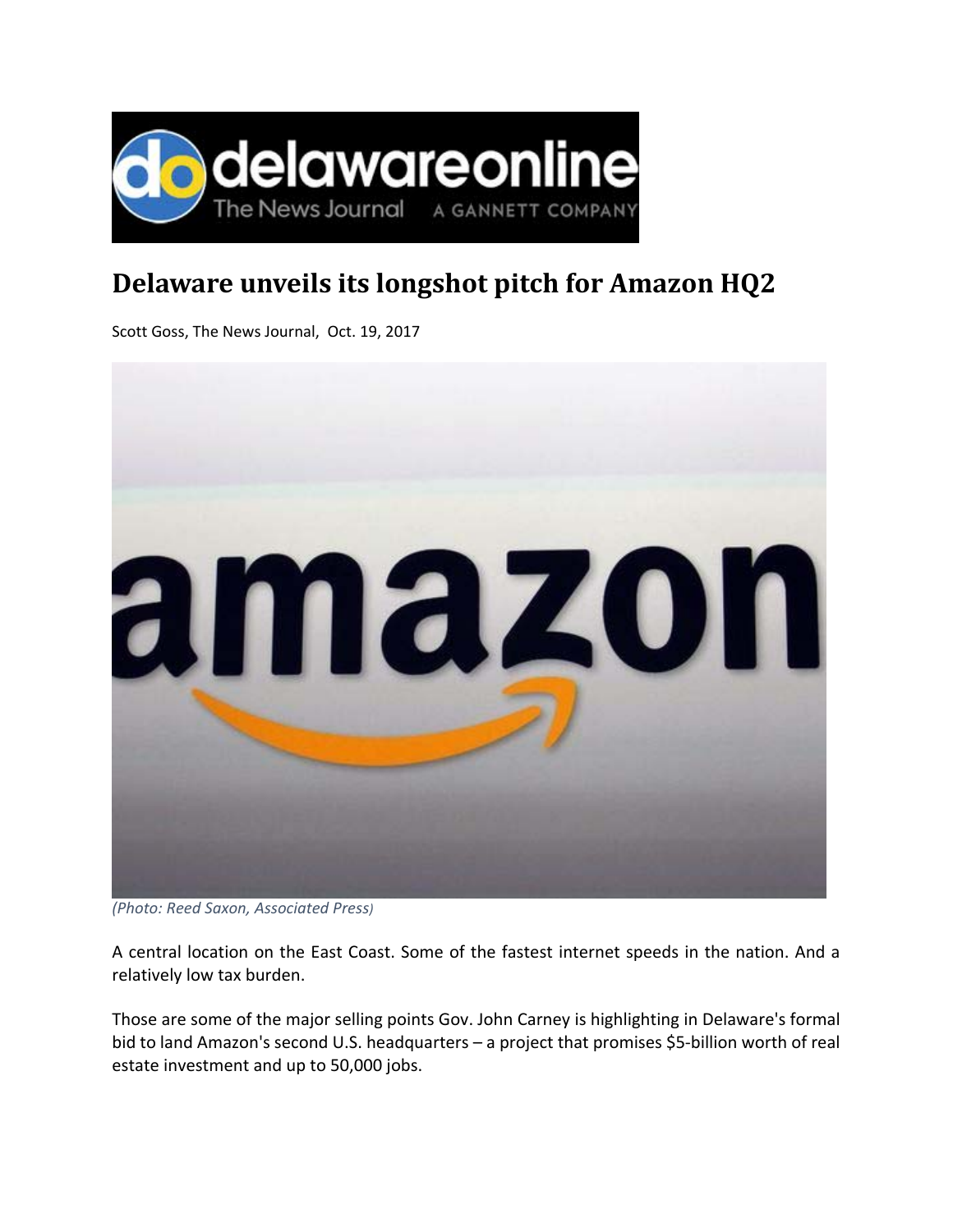"We believe that Delaware has submitted an aggressive, competitive proposal worthy of Amazon's consideration," Carney said in advance of Thursday's public unveiling of the state's longshot pitch at The Delaware Contemporary art museum in Wilmington.

Amazon already operates a 1.2‐million‐square‐foot distribution center in Middletown and another, smaller facility in New Castle. But this would be a corporate headquarters with jobs that offer an average salary of \$100,000, nearly 40 percent higher than Delaware's median household income.

Delaware's proposal offers two sites as possible locations for the 8 million square feet of office space Amazon is looking to build – a total that exceeds Wilmington's entire stock of office space.

Those sites include a 425‐acre property that once housed Evraz Claymont Steel and an 82‐acre block of properties along Wilmington's South Market Street, just south of the Christiana River, mostly owned by the Buccini‐Pollin Group. A third site, the 82‐acre former AstraZeneca campus in Fairfax, is being pitched as a possible location for the 500,000‐square‐feet Amazon says it will need immediately.



*Governor John Carney announced three potentialsites Amazon could build it's next headquarters Thursday at the Delaware Contemporary. Jerry Habraken / The News Journal*

 $\bullet$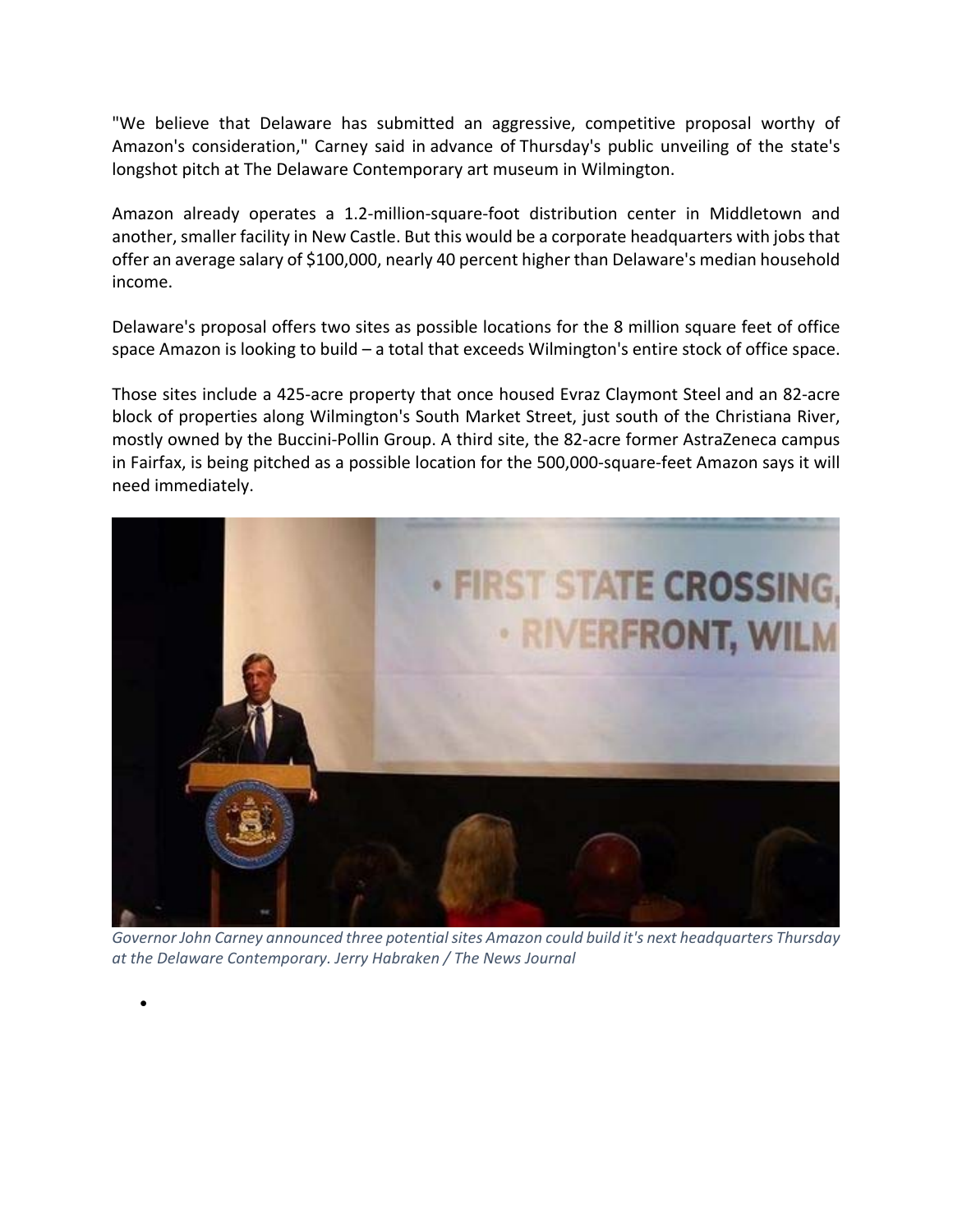All three properties are within 30 miles of Philadelphia International Airport and the center of a major metropolitan area with more than a million people – both identified as prerequisites by Amazon.

The state's formal submission also includes at least nine letters of recommendation from Delaware's elected officials and local companies, including The Chemours Co., Incyte Corp., Christiana Care and CSC.

Carney even launched a website, OptionsInDE.com, that features a three-minute video produced by Short Order Production House – extolling the state's affordable cost of living, diverse communities and educated workforce.



*Brett Saddler, executive director of the Claymont Renaissance Development Corp., stands in front of the former Evraz Claymont Steel site where Saddler believes Amazon could build a new headquarters. (Photo: Jerry Habraken, The News Journal)*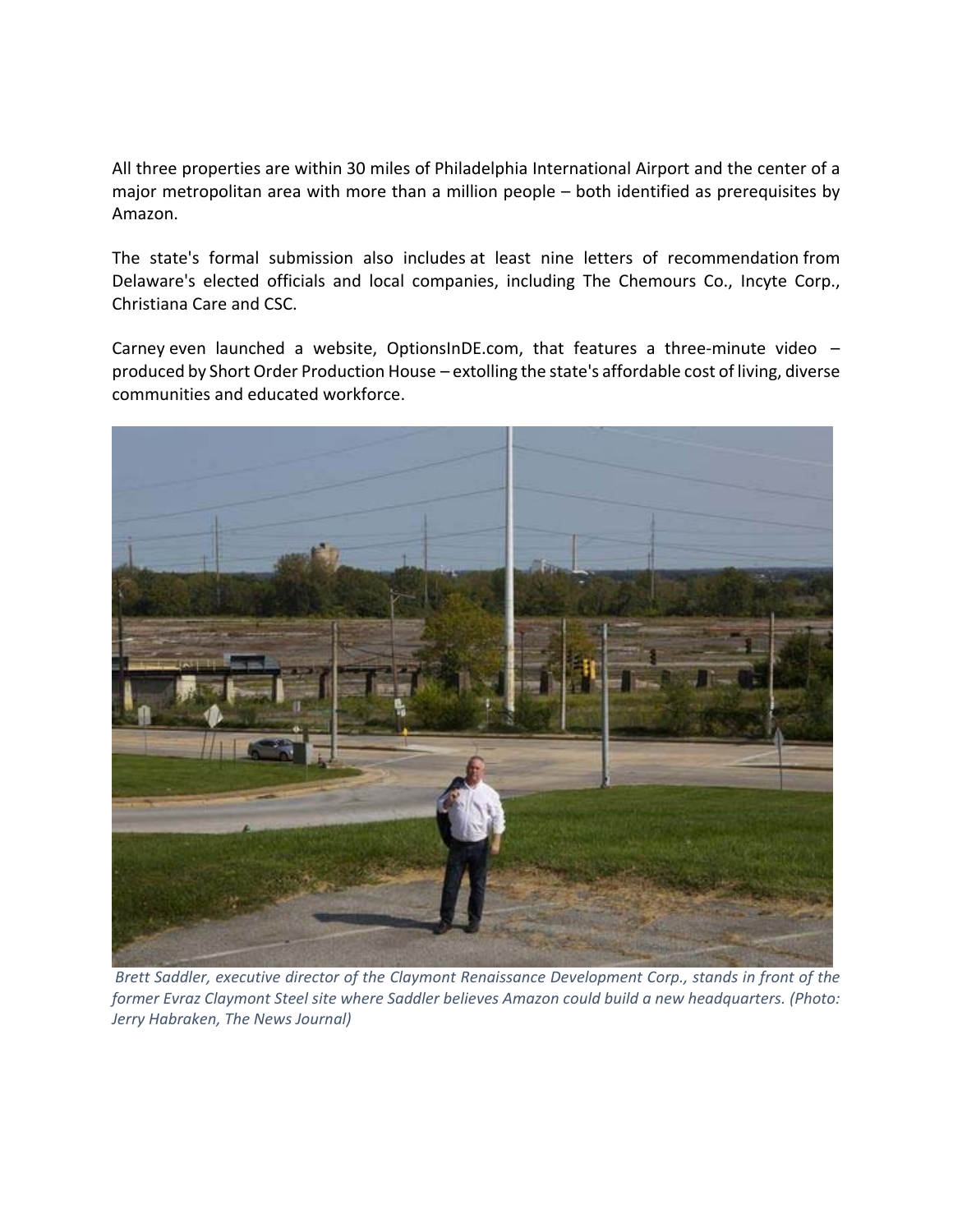The governor's office is not releasing the actual proposal it sent to Amazon, however.

Citing non‐disclosure provisions in Amazon's request for proposals, state officials also are refusing to discuss one of the leading factors Amazon may use in choosing a location for its socalled "HQ2": financial incentives.

"We cannot share that," Carney said. "It's a pretty big number - the largest number I've ever seen as it relates to economic development projects here in our state. But, of course, it pales in comparison to some of the offers made by larger states and cities."

Several of the roughly 50 cities, regions, and states that are submitting bids to Amazon spent the past week touting a jaw‐dropping assortment of tax breaks, fee reductions, and grant packages.

New Jersey Gov. Chris Christie on Monday laid out nearly \$7 billion worth of incentives tied to a Newark proposal. Pennsylvania officials are reportedly offering up to \$3 billion in incentives to bring Amazon to Philadelphia, which is widely believed to be a front-runner for the tech giant.

"It's a tragic overspending orgy," said Greg LeRoy of Good Jobs First, a labor‐backed watchdog group that monitors state economic development deals. "These are rotten deals for taxpayers upon which they may never break even."

Those types of deals also are likely outside of Delaware's weight class.

The 80‐acre Fairfax campus that AstraZeneca sold to developer Delle Donne & Associates last summer is one of three sites Gov. John Carney is hoping will help convince Amazon to build its second U.S. headquarters in Delaware. (Photo: GARY EMEIGH/THE NEWS JOURNAL)

The First State'slargest incentive package of all time topped out at \$110 million – a mix of grants, tax credits and road improvements used to lure AstraZeneca's North American headquarters to Fairfax during the economic boom years of the late 1990s.

If the dollar-to-job formula used to land AstraZeneca were to hold up, it would equal about \$1 billion in today's dollars.

New Jersey's \$7 billion deal is nearly twice as large as the entire budget for Delaware, which in recent years has allocated just \$10 million a year toward economic development incentives.

"When you talk about contributing something meaningful to Amazon in terms of dollars, it's hard to do that," New Castle County Executive Matt Meyer said. "But the basis of our pitch is this: it's an extraordinary place to attract talent, an extraordinary place to access markets and for the cost of living and quality of living we offer, it's hard to do better."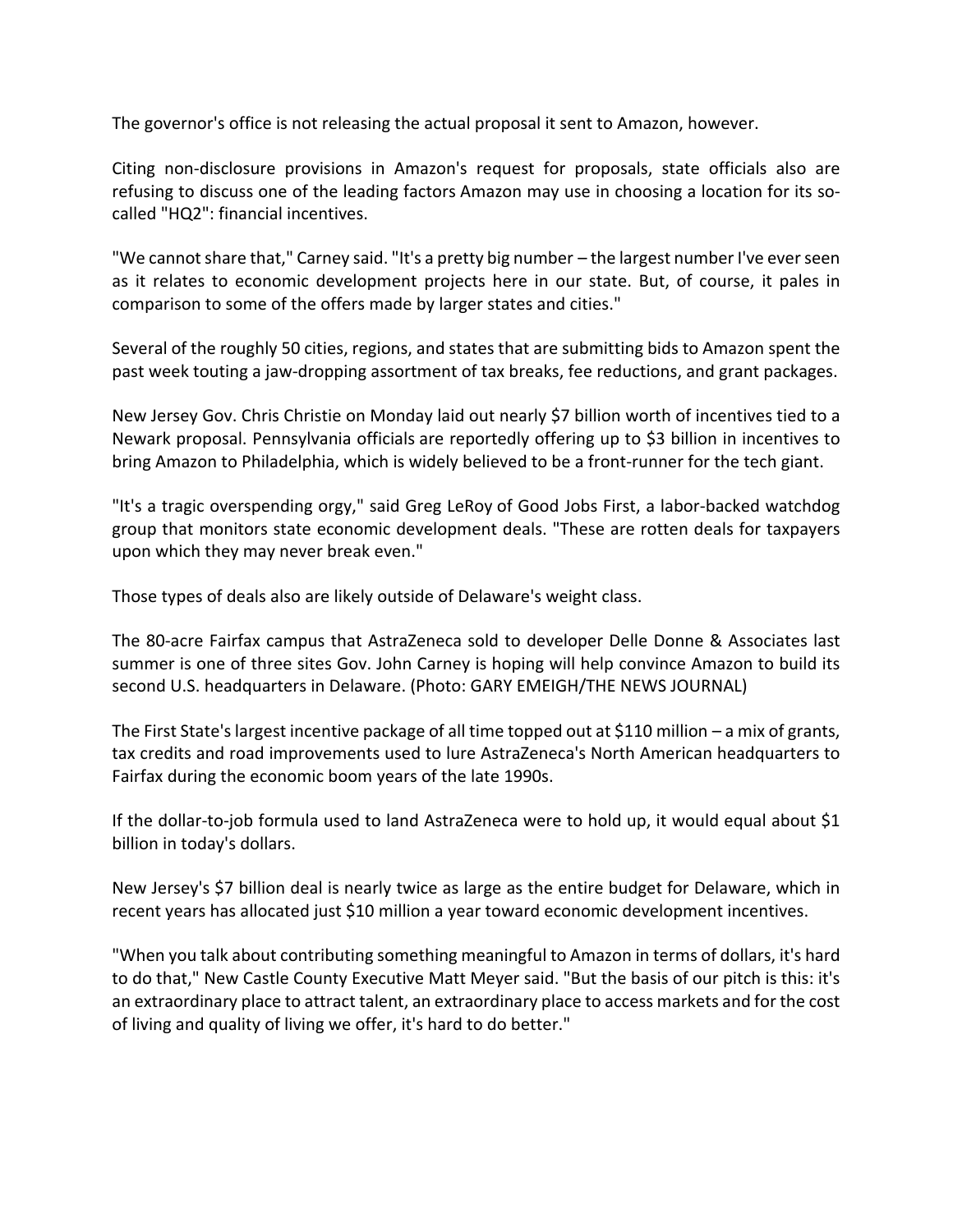

*Gov. John Carney announcesthe three Delaware sitesthat have been chosen asthe best potential locations for Amazon's new headquarters during a press conference Thursday at the Delaware Contemporary. (Photo: Jerry Habraken, The News Journal)*

Delaware also is in the early stages of completely overhauling its economic development efforts. Carney last summer eliminated the Delaware Economic Development Office and transferred many of its duties to a new public-private partnership that remains unstaffed.

The state's pitch to Amazon was spearheaded by the Division of Small Business, Development and Tourism, a newly created agency focusing its efforts on supporting businesses already in existence here.

Amazon's open competition for its future second headquarters coming during that transition likely will not impact Delaware's already slim chances.

LeRoy said he suspects Amazon already has a short list of locations and is pitting locations across the country against each other in an effort to simply leverage the best tax breaks.

"The largest criteria is going to be the presence of executive talent, engineers, lawyers, CPAs and marketing brainiacs," he said. "Tax breaks don't raise IQs or produce more engineers."